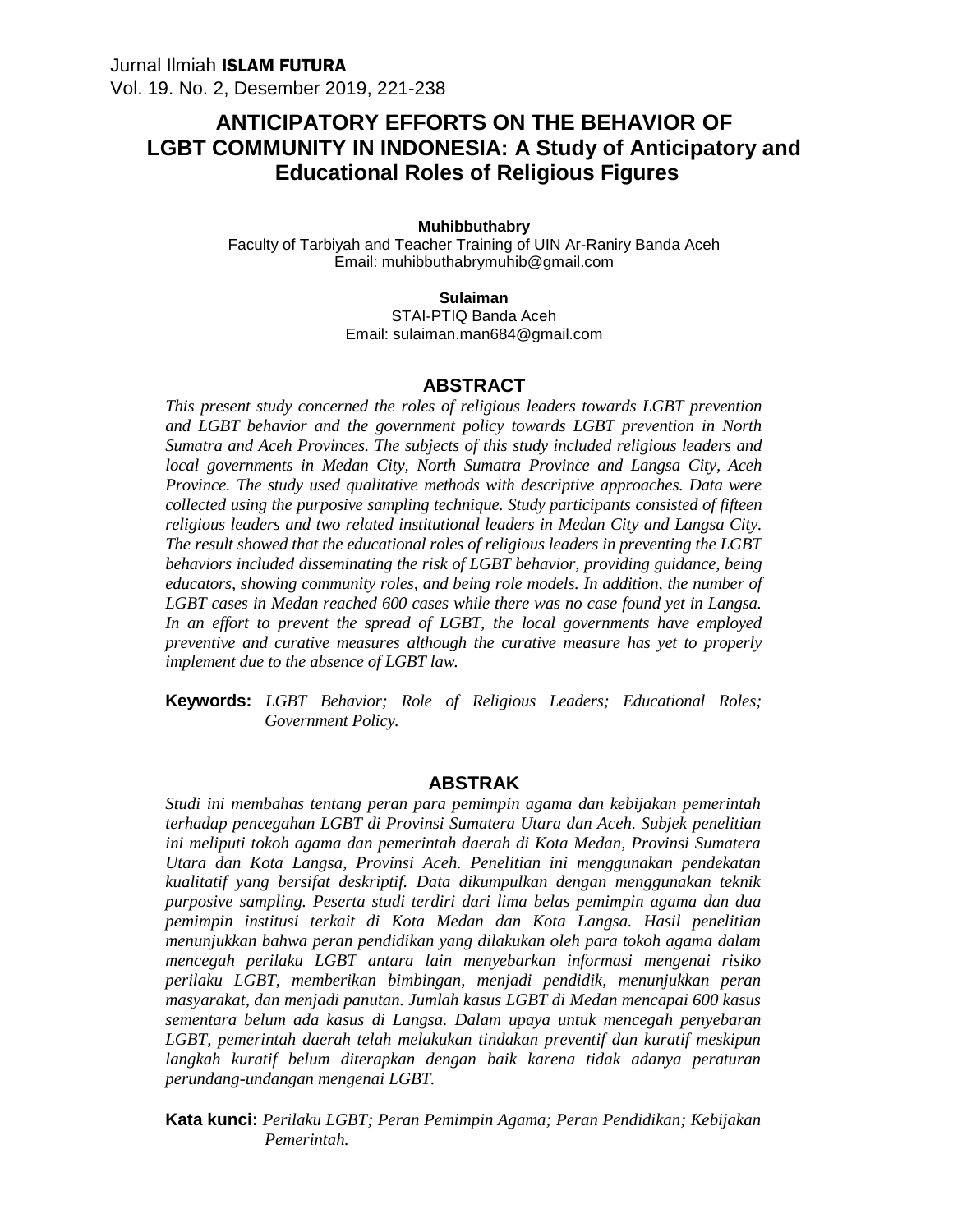# **مستخلص**

تناقش هذه الدراسة عن دور العلماء و زعماء السياسات في منع **LGBT** بمقاطعتي سومطرة الشمالية وآتشيه. تشمل موضوعات هذه الدراسة العلماء و زعماء الحكومة المحلية في مدينة ميدان ومقاطعة سومطرة الشمالية ومدينة لانغسا بمقاطعة آتشه. تستخدم هذه الدراسة المنهج الوصفي النوعي. وقد تم جمع البيانات فى هذه الدراسة باستخدام تقنية أخذ العينات الهادفة. فأمّا المشاركون في هذه الدراسة يتألّفون من خمسة عشر العلماء واثنين من قادة المؤسسات ذات الصلة في مدينة ميدان ومدينة لانجسا. كانت نتائج هذه الدراسة تظهر أن دور التعليم الذي يقوم به االعلماء في منع سلوك المثليين يشمل نشر المعلومات حول مخاطر سلوك المثليين ، وتوفير التوجيه ، وأن يصبح المربي ، ويظهر دور ا تمع ، ويعد نموذجًا يحتذى به. بلغ عدد حالات المثليين في ميدان 600 حالة بينما لم تكن هناك حالات في لانغسا. في محاولة لمنع انتشار **LGBT** ، اتخذت الحكومات المحلية تدابير وقائية وعلاجية على الرغم من أن التدابير العلاجية لم تنفذ بشكل صحيح<br>بسبب عدم وجود تشريعات بشأن **LGBT**.

**الكلمات الرئيسيّة***: سلوك المثليين،؛ دور العلماء ؛ دور التعليم؛ سياسة الحكومة*

#### **A. INTRODUCTION**

Lesbian, gay, bisexual and transgender (LGBT) is a popular issue today in Indonesia mainly because of the rejection of the general public since LGBT is considered as a deviant behavior and is not in accordance with the culture and religion adopted by Indonesian people.

The debate over the existence of LGBT occurs not only in Indonesia, but also in other countries. In Iran, the existence of homosexuals is strictly prohibited although the country does not forbid its citizens to change their sex. Sex operation (transgender) has then become the choice of Iranians to get a clearer status. In Indonesia, the existence of LGBT people is also not recognized and has been criticized by the government and society. The rejection of the status of LGBT people was officially issued by the Fatwa Commission of Indonesian Ulema Council (MUI) Number 57 of 2014 concerning Lesbian, Gay, Sodomy, and Sexual Abuse.

LGBT behavior has been considered to bring upon evil, and thus, all religious teachings in Indonesia, namely Islam, Christianity, Catholicism, Buddhism and Hinduism, prohibit LGBT for its taboo and sinful aspect. The primary factor of the rejection against LGBT in Indonesia is due to it not following the cultural and religious values of Indonesia.

In the perspective of Islam, human nature is always related to sexual instinct. Islam views that sex is a natural force in human beings; therefore, sexual instinct needs to be accommodated biologically within the context of marriage. Islam, however, does not assume that the sexual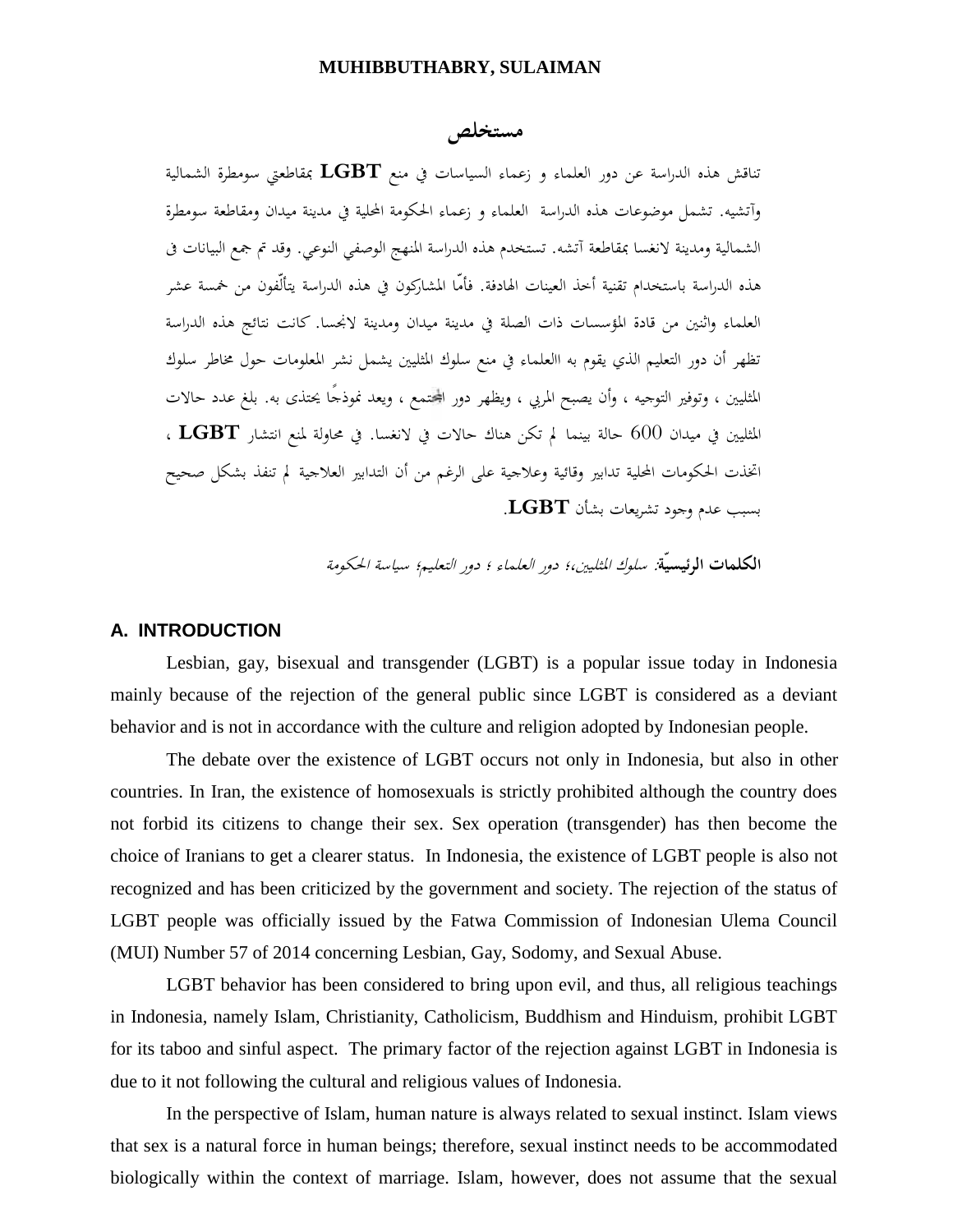instinct is evil or even taboo for humans. In fact, Islam regulates sex according to its nature. Islam provides an explanation through the Holy Book, the Qur'an, which advocates marriage and opposes all forms of sexual relationships outside the provisions of the Islamic law. Therefore, Islam strongly opposes sexual deviations, such as lesbian, gay, bisexual and transgender (LGBT) that are currently developing in Indonesia.

The Qur'an has shown the Words of God Almighty which forbid same-sex (homosexual) relationships and characterize them as acts of fahisha (very abominable, excessive, and transgressing) in Surah Ash-Shu'ara 26:

"Do you approach males among the worlds? And leave what your Lord has created for you as mates? But you are a people transgressing." (26:165-166).

Islam strictly forbids acts that lead to homosexuality committed by gays and lesbians. The homosexual acts, according to above verses, are improper, and God condemns those who commit homosexuality because they have exceeded their bounds.

The prohibition of homosexuals and bisexuals is also stated in the hadith of the Prophet p.b.u.h narrated by Muslim: "From 'Abdur Rahman ibn Abu Sa'id Al-Khudri from his father, that the Prophet Muhammad p.b.u.h said: 'No man can see the nakedness of a man, and no woman shall see a woman's nakedness, a man cannot have skin-to-skin contact with a man in one clothing, and a woman shall not have skin-to-skin contact with a woman in one clothing.'" (HR. Muslim), as quoted in the Fatwa of the Indonesian Ulema Council (2014: 4).

Further, Islam also forbids transgender (changing sex). Transgender people have a dissatisfaction with themselves because they feel that there is no compatibility between their physical, genital forms and their psychology. The expressions of people who experience gender confusion can be seen in their makeup, style of speech, behavior, and even in their desire to perform sex reassignment surgery. Transgender can refer to a man changing his sex to become a woman and a woman changing into a man. In this case, male transgender considers themselves as a woman and his sexual interest is in a genuine man (not gay). Still, the act of changing sex is not justified in Islam because it is against God's provisions.

The prohibition of transgender is also found in the hadith of the Prophet: "The Prophet sallallaahu 'alaihi wa sallam curses men who resemble women and women who resemble men." (Narrated by Al-Bukhari).

Both the Qur'an and the Hadith clearly state that LGBT is forbidden in Islamic teachings. Being homosexuals, bisexuals, and transgender people are the same as committing adultery. Commiting these acts shall face the wrath of God, and also destroy the ethics, nature, religion, and psychology of the people.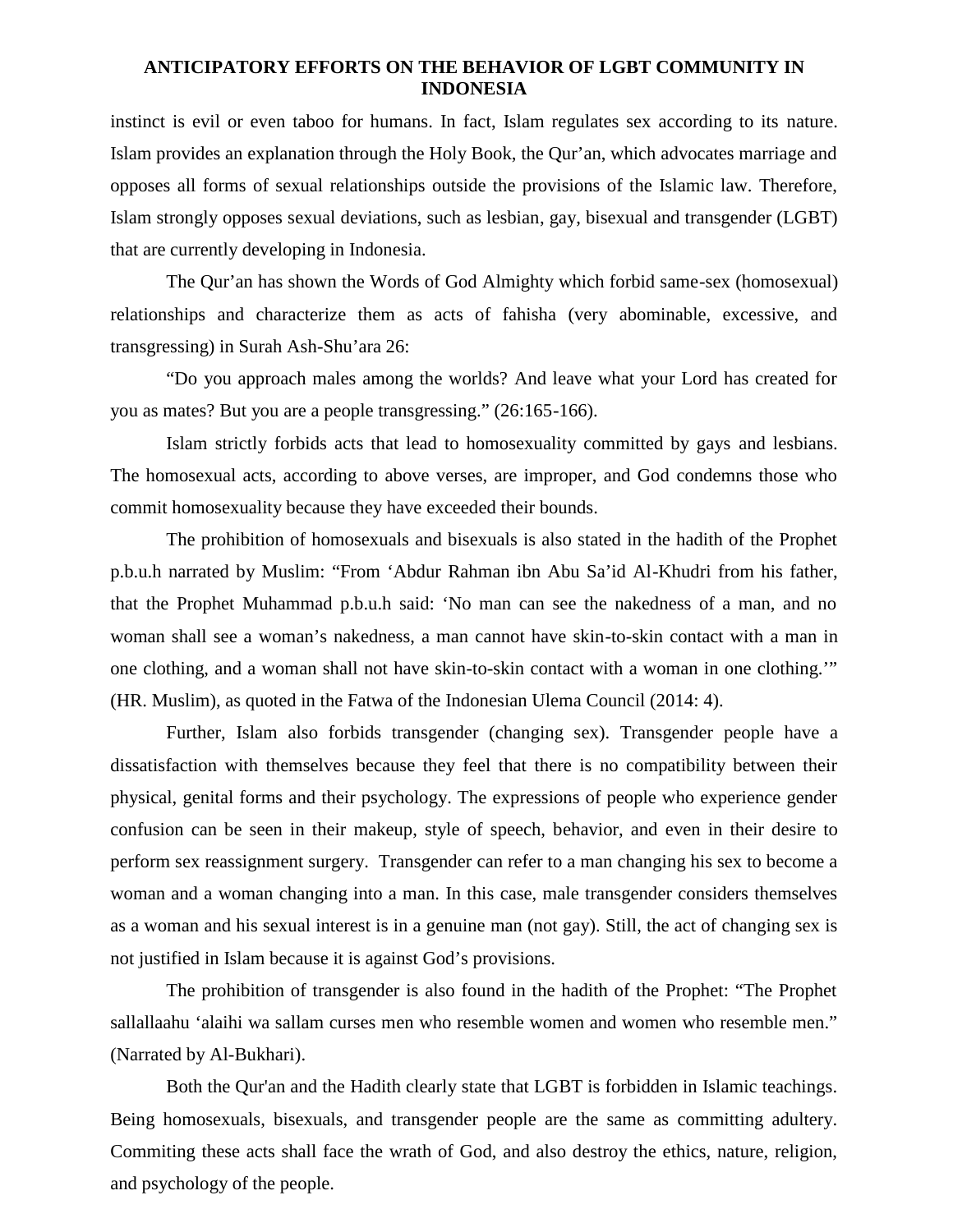Murtadha Mutahhari (1984: 58) wrote that psychologists believe that sexual deviations, such as homosexuality, will make people have no intention to get married. If any of them has married, he will order the man he likes to have intercourse with his own wife as long as he is willing to be his homosexual partner. If a gay person is already old and unable to go to a man, he himself invites, and pays a sum of money in return. As a consequence, women will eventually feel dissatisfied with men, and thus, these women will also desire to have sex with fellow women (lesbians). Thus, one underlying factor which triggers lesbians is because many men behave homosexually (gay).

According to Muhammad Rashfi in his book al-Islam wa al-Tib, as quoted by Sayyid Sabiq in Ramlan (2012), Islam strictly forbids homosexuality as it brings upong some negative impacts on the personal life and the society:

- a. A gay person has no desire for women.
- b. Feelings of love with the same sex lead to mental disorders that cause odd attitudes and behaviors. A gay sometimes behaves as a man and sometimes as a woman.
- c. Homosexuality damages brain nerves, weakens the mind, and eliminates morale.

Ramlan further quotes Masjfuk Zuhdi and explains, in addition to the negative effects above, there are also consequences that are very dangerous for one's survival, namely the outbreak of AIDS. AIDS that spreads to various parts of the world is quite intimidating for those committing sexual deviations since medical science still finds it difficult to find a drug to cure the disease. People with AIDS will suffer from the loss of immunity due to bacterial attacks that damage blood vessels, skin, body, and genitals. There have been many cases of AIDS, especially in Europe and the United States. A survey in the United States in 1985 found 12,000 AIDS positive people, with 73% of them caused by free sex, mainly homosexuals, 17% due to drug abuse or the like, and 2.5% due to blood transfusions.

Fathin in Ramlan states that besides AIDS there is also another venereal disease, called syphilis. According to a French medical expert, every year there are 30,000 people in France die from this disease while in America there are around 30,000 to 40,000 deaths. Experts report that syphillis is transmitted by sexual relationship, such as adultery and homosexuality. Syphilis bacteria proliferate through wounds and are spread very quickly. This disease is very dangerous, in which its sufferers can become paralyzed due to weak immune system, and lead to death. With such a great threat to health, it is hoped that the community can avoid and not get engaged in the LGBT behavior.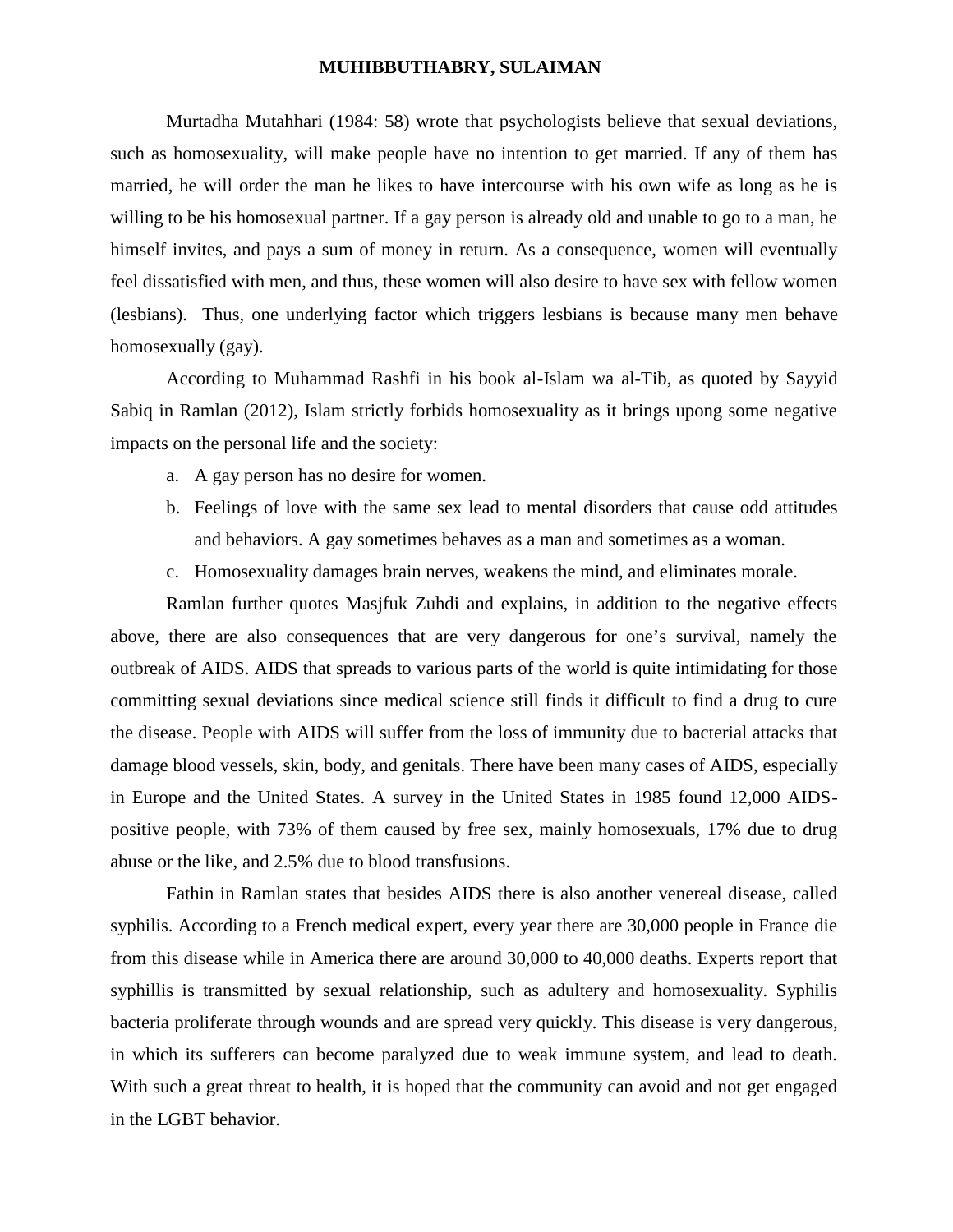LGBT in Indonesia shall be considered an iceberg phenomenon because what appears on the surface seems tiny, yet what has not been revealed is immensely significant. An indicator of this phenomenon is the emergence of various LGBT communities and organizations in every region in Indonesia.

Big cities in Indonesia are currently targeted by the LGBT members, for example, Bandung City which currently has 6,000 LGBT members. Meanwhile, the number of LGBT people in Medan has reached 1,680, mostly high school graduates and undergraduates. On the other hand, in Banda Aceh, there are about 500 people reported to be LGBT.

This information shows that Indonesia is currently in a LGBT emergency. Thus, it is necessary that the government policy shall be put forward as a form of preventing LGBT behavior in Indonesia in an effort to maintain the nation's generation to live according to God's predestined nature. In addition, LGBT behavior is not in accordance with the culture of life and the character of the Indonesian people. Therefore, efforts to prevent LGBT behavior should be done by involving various elements including the government and Islamic religious leaders.

## **B. METHOD**

This study used qualitative research methods. This method is based on the philosophy of post positivism, in which it is used to examine the natural condition of the object with the researcher as a key instrument. Sample was taken through purposive and snowball sampling techniques. Data were collected by using triangulation (combined). The data were then analyzed inductively/qualitatively, in which it emphasizes more on meaning than generalization.

The study took place in two cities: Medan in North Sumatra Province and Langsa in Aceh Province. The cities were selected to study under the consideration that both cities were very open and were in great demand by outsiders. The diversity of origin of migrants is likely to bring an influence of LGBT behavior to the local community.

Determination of data sources in this study was also done purposively, which is, according to Arikunto, used by researchers with certain considerations in taking the sample. The participants included 15 religious leaders and two officials from Medan and Langsa. These participants were selected because they have better understanding on the social situations in their respective cities and can provide in depth information related to the study.

Data collection techniques used in this study involved interview, observation and documentation, and the data analysis employed was the descriptive approach. According to Moleong (2000), data analysis is the process of arranging data sequences, organizing them into one pattern, category and basic description unit, so that themes will be found as suggested.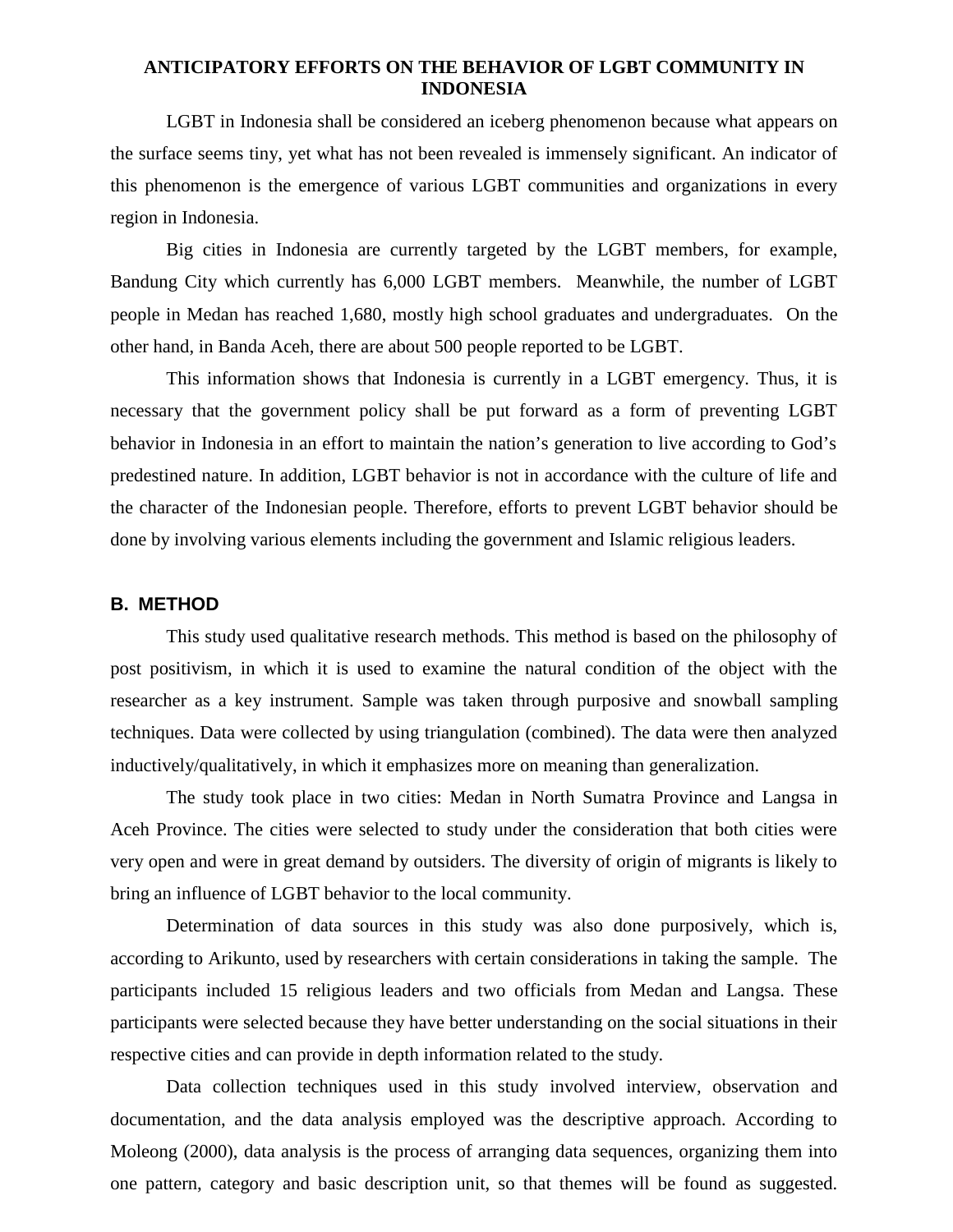Referring to this statement, data analysis was carried out by formulating a theme and idea in the following order: organizing data, sorting the data, and forming them into units of trend patterns, categories or unity of basic descriptions.

The analysis process was carried out on an ongoing basis in order to obtain what truly happened in the sites. The data analysis can be done while the researcher is still in the research site or after the researcher returns. In this study, the analysis was conducted during the research activities. The analysis started from compiling data to organizing or classifying data in order to find a pattern or theme to understand the meaning contained therein. Thus, the study can obtain a finding that is based on grounded field data.

## **C. RESULT**

LGBT has been silently growing into a community of its own in Indonesia in recent years. The presence of the community indicates that there are many people indentifying themselves as LGBT, and through the community, they seek for a recognition of their constitutional/legal status in the country.

One evidence that shows LGBT as a community can be traced from a report of Indonesia National LGBT Community dialogue which was held on June 13-14, 2013 in Nusa Dua, Bali. The activity was aimed to be part of the component of Indonesia in the framework of the initiative 'Being LGBT in Asia'. This dialogue was organized as a collaboration with two national networks, namely GWL-INA which deals with HIV issues and the Indonesian LGBTIQ Forum. The GWL-INA network consists of community-based and non-governmental organizations that seek to control the spread of HIV in gay men, transgender men, and men who have sex with other men. Whereas the Indonesian LGBTIQ Forum comprises mostly similar organizations, as well as other organizations working for lesbians, bisexual women and transgender men (LBT) and organizations that fight for human rights based on sexual orientation and gender identity. However, to date no exact total number of the members of the LGBT community in Indonesia has been recorded.

The Indonesian LGBT community continues to look for ways to be accepted legally and socially. LGBT members and LGBT supporters continue to urge the government so that the government grants legal recognition to them, including same-sex marriage.

The efforts to prevent LGBT in Indonesia should be carried out properly with humanitarian and social approaches by involving various elements of the society, including religious leaders as community figures. Religious leaders, especially Islamic religious leaders, can become important figures in influencing LBGT members to return to normal life.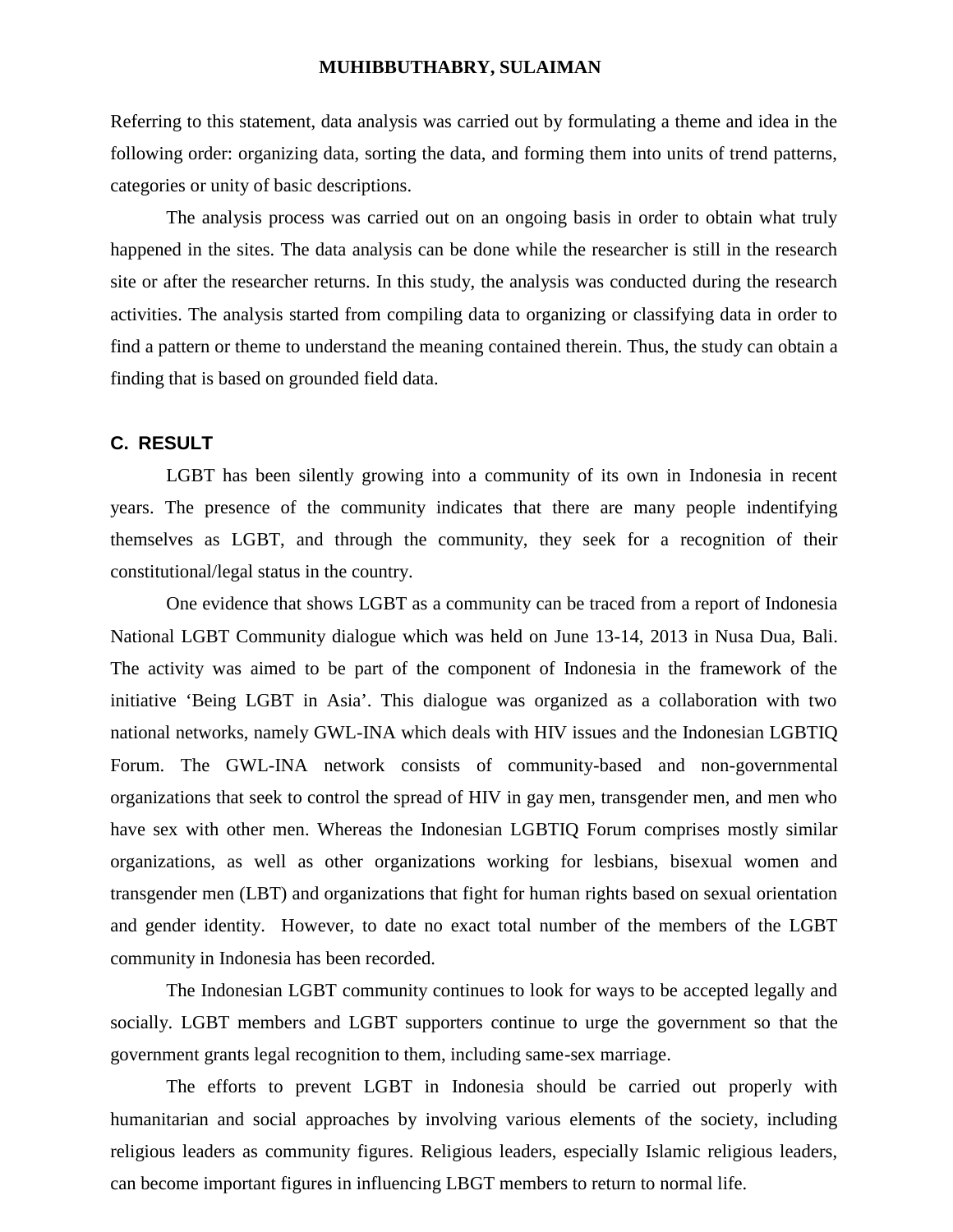The involvement of religious leaders as educators in LGBT prevention efforts can greatly assist the government in managing, educating and fostering the people involved in LGBT. Prevention of the development of LGBT behavior in the community must be conducted quickly so as not to spread and affect other communities.

In principal, the prevention of LGBT community behavior has been carried out by the local governments of Medan City of North Sumatra Province and Langsa City of Aceh Province by involving the active roles of community leaders. The active participation of religious leaders has included: (1) dissemination of the harmful aspects of LBGT, (2) providing guidance, (3) being educators, (4) showing their social roles, and (5) becoming role models.

These religious leaders have played a great role in helping the city government in providing education and fostering the community so as not to be influenced by LGBT behavior targeting city residents. Furthermore, both local governments have strongly supported the active roles of the religious leaders in the urban communities in dealing with the LGBT influences in big cities.

The number of LGBT in Medan is relatively large. As many as 600 LGBT people have become the members of the Quer shell community. Moreover, in the city of Banda Aceh in 2016 there were 500 LGBT people consisting of high school and university graduates, and general public. However, in the city of Langsa as the study site, no LGBT community has been found. Nevertheless, the local government and the community need to work together to prevent the behavior of LGBT community in the city and in Indonesia as a whole.

In terms of policy, the local governments of Medan and Langsa use preventive and curative approaches on the prevention of LGBT behavior towards their city residents. The prevention has also been carried out through local government regulations. In the province of Aceh, Islamic regional bylaws (Qanun) has been implemented to prevent the behavior of LGBT community in Aceh.

In general, the preventive efforts undertaken by the North Sumatra and Aceh provincial governments to prevent LGBT behavior include local government regulations, campaign against LGBT, Islamic religious education, the roles of Islamic religious leaders, and local cultural and traditional approaches. On the other hand, the curative efforts are carried out through: fostering noble characters, applying a psychological approach, applying a social approach, building effective interaction relationships, developing skills, and promoting rehabilitation in LGBT centers. However, rehabilitation has not been applied yet because there are no proper supporting facilities.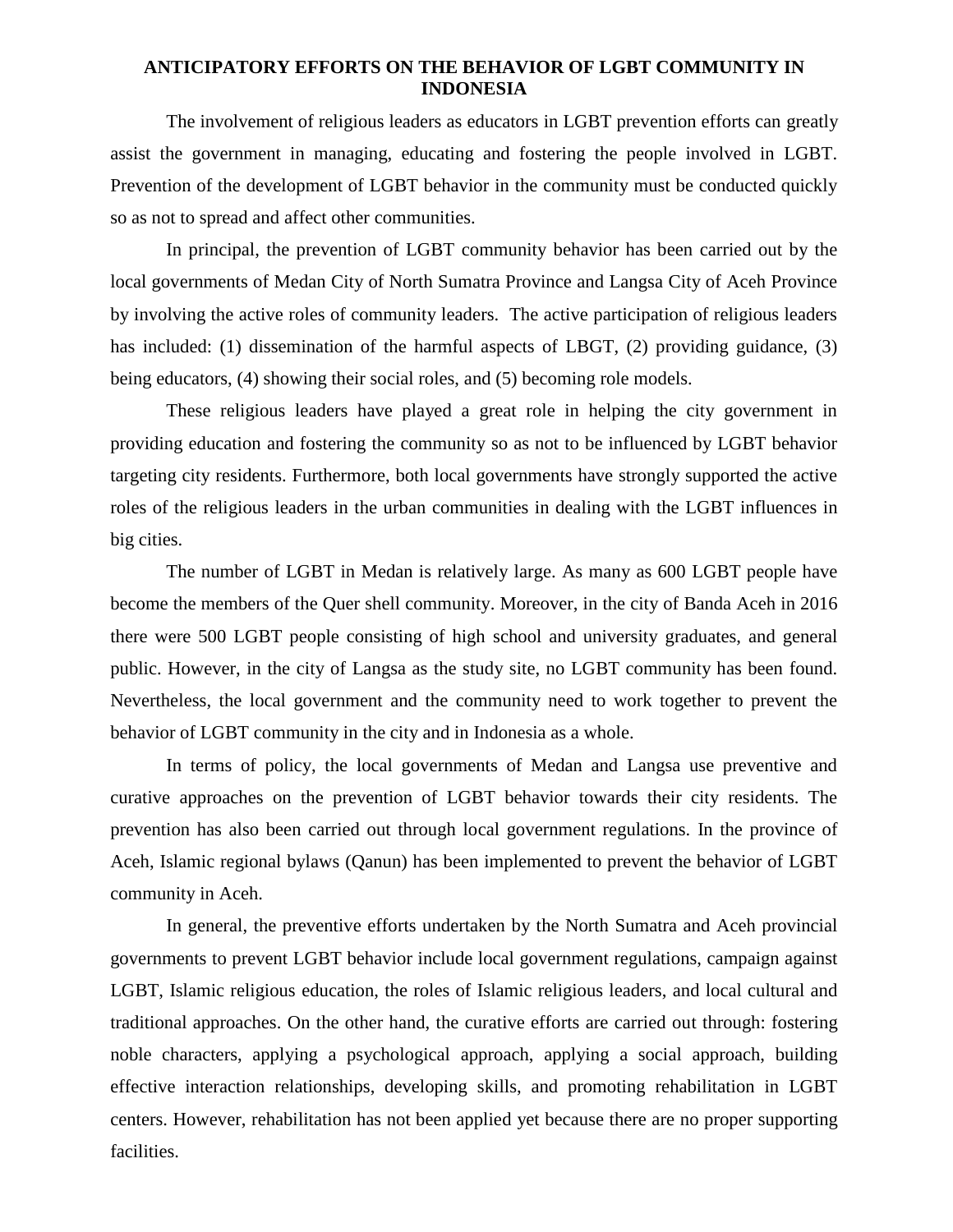#### **D. DISCUSSIONS**

The humane culture and democratic system prevailing in Indonesia have become the main drives for the LGBT community to promote and expand the influence of LGBT in major cities in Indonesia, for instance, Medan in North Sumatra Province. The LGBT campaign has also penetrated into Aceh province, although not very openly. In this section, several anticipatory efforts within North Sumatra and Aceh Provinces are described as follows.

## **1. The Active Roles of Religious Leaders in the Cities of Medan and Langsa**

The need to involve religious leaders in the preventive efforts against LGBT behavior is deemed important. Basuki, et al., explains that the existence of religious leaders can highly influence those around them.<sup>1</sup> The religious leaders can take part in guiding the community to the right path when doing wrong deeds that can cause harm to the general public. Their involvement can include providing guidance to the people who have been affected by LGBT behavior.

The Mayor of Langsa through the Head of the Municipal Police (Satpol PP) and Sharia Police (Wilayatul Hisbah) explained that religious leaders or ulemas have an important position in the community and at the same time can act as a bastion against the influence of behavior that is not in accordance with the teachings of Islam in Aceh as Aceh is also an Islamic Sharia region. With regard to the LGBT issue currently threatening the morals of the nation's generation, the city needs to anticipate it quickly and accurately by involving the Islamic scholars and religious leaders in cities and villages. He added that one of the steps taken to prevent LGBT behavior from affecting the community was by involving religious leaders.<sup>2</sup>

A similar description was also expressed by the North Sumatra provincial government through the Social Affairs Office that religious leaders can function as a deterrent to all behavioral phenomena that are not in line with our culture, including LGBT behavior as a type of deviant behaviors which do not follow the teachings of Islam and the culture of Indonesian people's life.<sup>3</sup>

The religious leaders in Medan and Langsa have worked closely with the local governments to deter the behavior of the LGBT community from developing and influencing the general community. The religious leaders in the two cities have claimed to contribute positively

<sup>1</sup> Basuki, et al., "*Konstruksi Sosial Peran Pemuka Agama Dalam Menciptakan Kohesivitas Komunikasi*

<sup>&</sup>lt;sup>2</sup> Interview with Kamaruzzaman. Head of the Public, Civil Service and Documentation Subdivision of the Municipal Police and Sharia Police of Langsa, on June 2, 2018.

 $3$  Interview with Barita Setupu, Secretary of Social Affairs Office of North Sumatera, on May 29, 2018.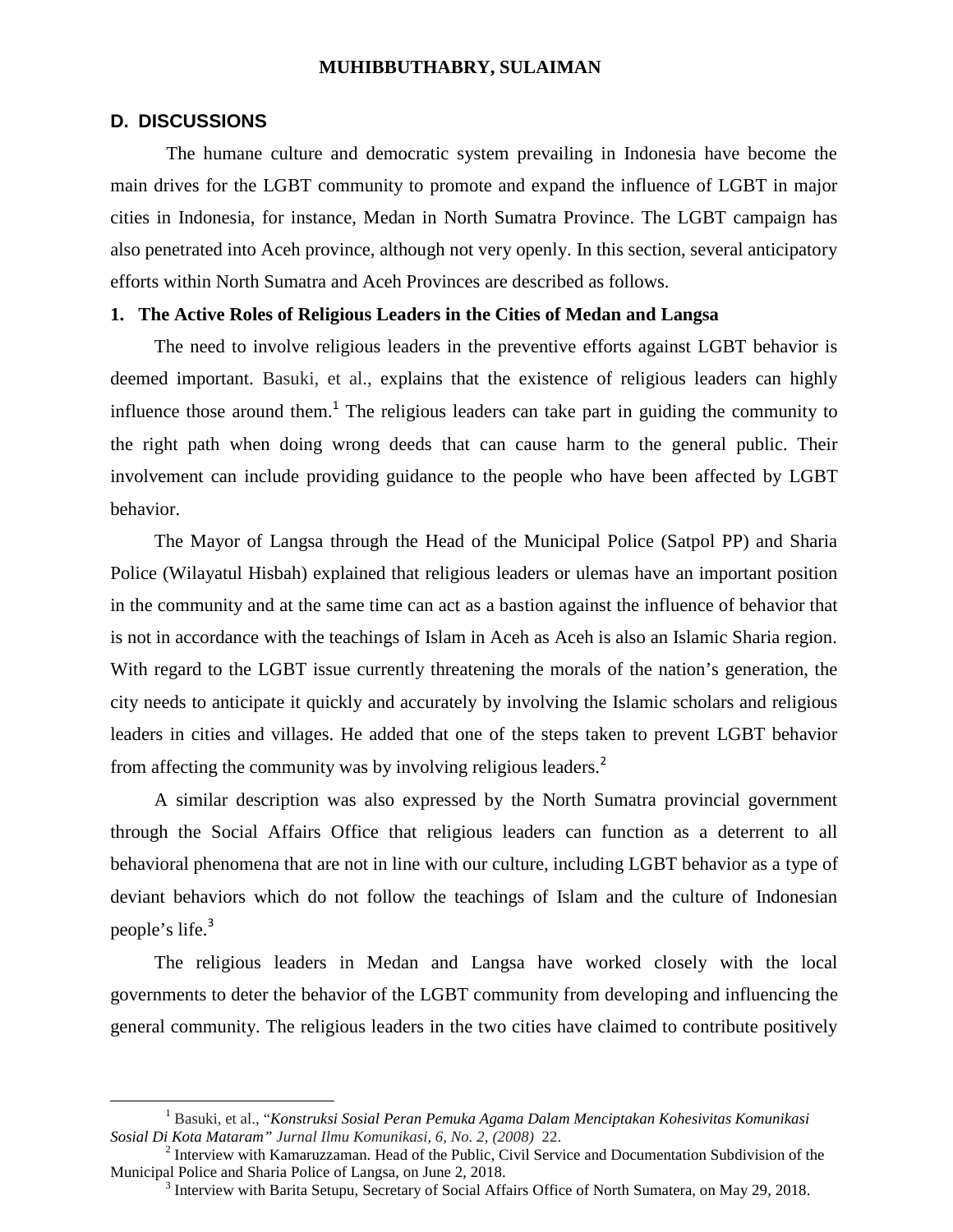in helping the governments to put a stop to all forms of inappropriate behaviors, including LGBT in Indonesia.

This statement was reinforced by the North Sumatra provincial government's assertion through Social Affairs officials that the religious leaders had actively contributed in providing education and guidance through invitations and calls to the public to avoid inappropriate behaviors to counter the LGBT behavior that had been intensively promoting their acts through social media. For this reason, the active roles of urban community leaders have become crucial to prevent the LGBT behavior from penetrating into the society.<sup>4</sup>

The roles of religious leaders in Medan, North Sumatra and Langsa, Aceh, in preventing the influence of LGBT behavior on the city community are described in the following.

1) Socialization of the dangers of LGBT

Socialization is a process of learning and introducing information to the public. Rudi Samosir *t.h*, referring to Herbert H. Hyman, defines political socialization as a learning process from the experience of citizens or subgroups, which initially produces order and uniformity that is directly relevant to the stability of the political system, and then produces a variety of institutional forms of supervision.<sup>5</sup>

Socialization is a process of planting or transferring habits or values and rules from one generation to another in a group or community. Some sociologists call socialization as a theory about the role (*role theory*).<sup>6</sup> Therefore, socialization activities are more directed towards solicitation and appeals to the good and benefit, including in this case the socialization of the dangers of LGBT behavior to the community.

Religious leaders in the community play an important role in the socialization of the dangers of LGBT behavior because they can actively participate by acting as a participant in disseminating the dangers of LGBT behavior and preventing the influence of LGBT behavior on urban society.

One religious leader remarked that community leaders may act as educators and disseminators of the dangers of LGBT to prevent LGBT behavior affecting urban

<sup>&</sup>lt;sup>4</sup> Interview with Barita Setupu, Secretary of Social Affairs Office of North Sumatera, on May 29, 2018.<br><sup>5</sup> Rudi Samosir, "*Pengaruh Sosialisasi Media Ruang KPU Kota Pematangsiantar terhadap Minat* 

*Kelompok Pemilu pada Pemilu Legislatif 2014."* Jurnal Pendidikan Ilmu-Ilmu Sosial. *t.h*, 194.

<sup>6</sup> *Sosialisasi Dan Pembentukan Kepribadian*. accessed May 15, 2018, http://int.search.myway.com /search/GGmain.jhtml?searchfor=pdf+jurnal+pengertian+sosialisasi&n=783a633a&p2=%5EBSB%5Exdm011%5E S22913%5Eid&ptb=AE2E527E-EC7D-4897-B6F8-

<sup>383179</sup>E13E10&qs=&si=CMKI7LvwvNYCFUiNjwodNX0OWw&ss=sub&st=tab&trs=wtt&tpr=sbt&ts=15263948 45796.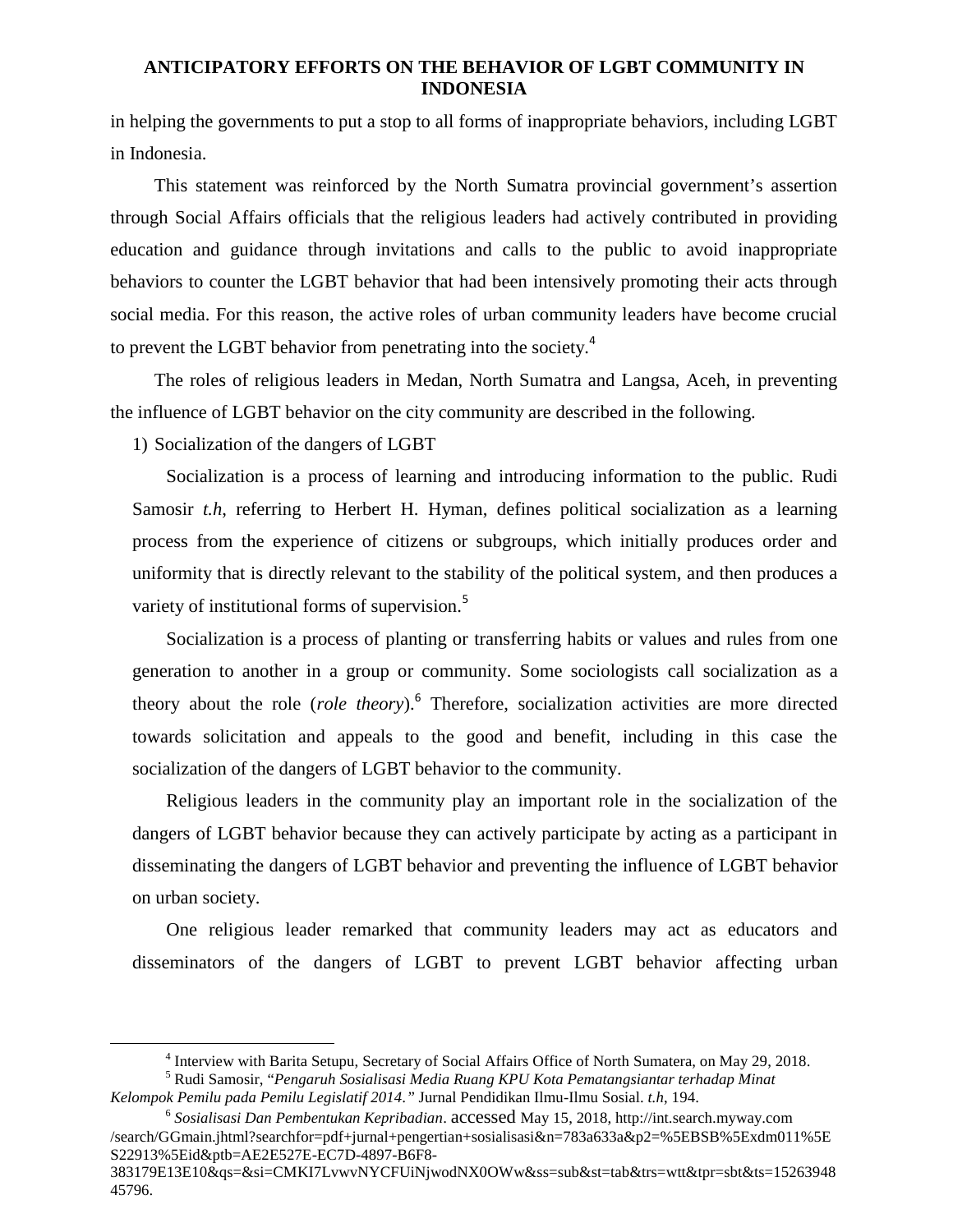communities.<sup>7</sup> Other religious leaders further explained that religious leaders should be able to explain to the public that LGBT behavior does not follow the culture and teachings of Indonesian people, especially the teachings of Islam.<sup>8</sup>

In line with this information, the Head of the Public, Civil Service and Documentation Subdivision of the Municipal Police and Sharia Police of the Langsa City of Aceh province stated that the role of the socialization carried out by religious leaders in the city of Langsa has been quite good, in which the religious leaders have been continuing to conduct socialization activities on the dangers of LGBT behavior on the health and morals of the society. The socialization activities have been carried out through invitations, lectures, and religious study sessions in villages, all of which aimed for the community to understand precisely the dangers of LGBT behavior.<sup>9</sup> A similar description also came from the North Sumatra Provincial Government and also from the results of observations which showed that the religious leaders in Medan and Langsa have been actively promoting the moral development of young people so that they would not be influenced by any deviant behavior, including LGBT.

In general, the activities carried out by the religious leaders to disseminate the dangers of LGBT included the following four activities: (1) Coaching, (2) Invitations and appeals, (3) Religious lectures, and (4) Religious gathering. All of these activities have been routinely implemented, especially educational activities or religious meetings to teenagers in Medan and Langsa. Nevertheless, the local governments are still expected to be able to disseminate and to prevent the dangers of LGBT behavior so as not to affect the urban community.

## 2) Guidance

Guidance is a process of awareness in order to avoid negative behavior. Farida explains that being a human not only relates to breathing, but also to controlling breathing with techniques similar to yoga, so that the human hears in the breath and breaths the word of God. Being a human not only means to eat, but also to choose certain foods that are cooked in certain ways and follow a strict courtesy in order to eat. Furthermore, Farida states by referring to Geertz that being a human not only to feel, but also to feel feelings, such as patience, withdrawal, surrender, and respect, and also to provide benefits to the surrounding

2018.<br><sup>9</sup> Interview with Kamaruzzaman. Head of the Public, Civil Service and Documentation Subdivision of the Municipal Police and Sharia Police of Langsa, on June 2, 2018.

<sup>&</sup>lt;sup>7</sup> Interview with member of Indonesian Ulema Council (MUI) of North Sumatera, on May 29, 2018.<br><sup>8</sup> Interview with Head of the members of Indonesian Ulema Council (MUI) of North Sumatera, on May 28,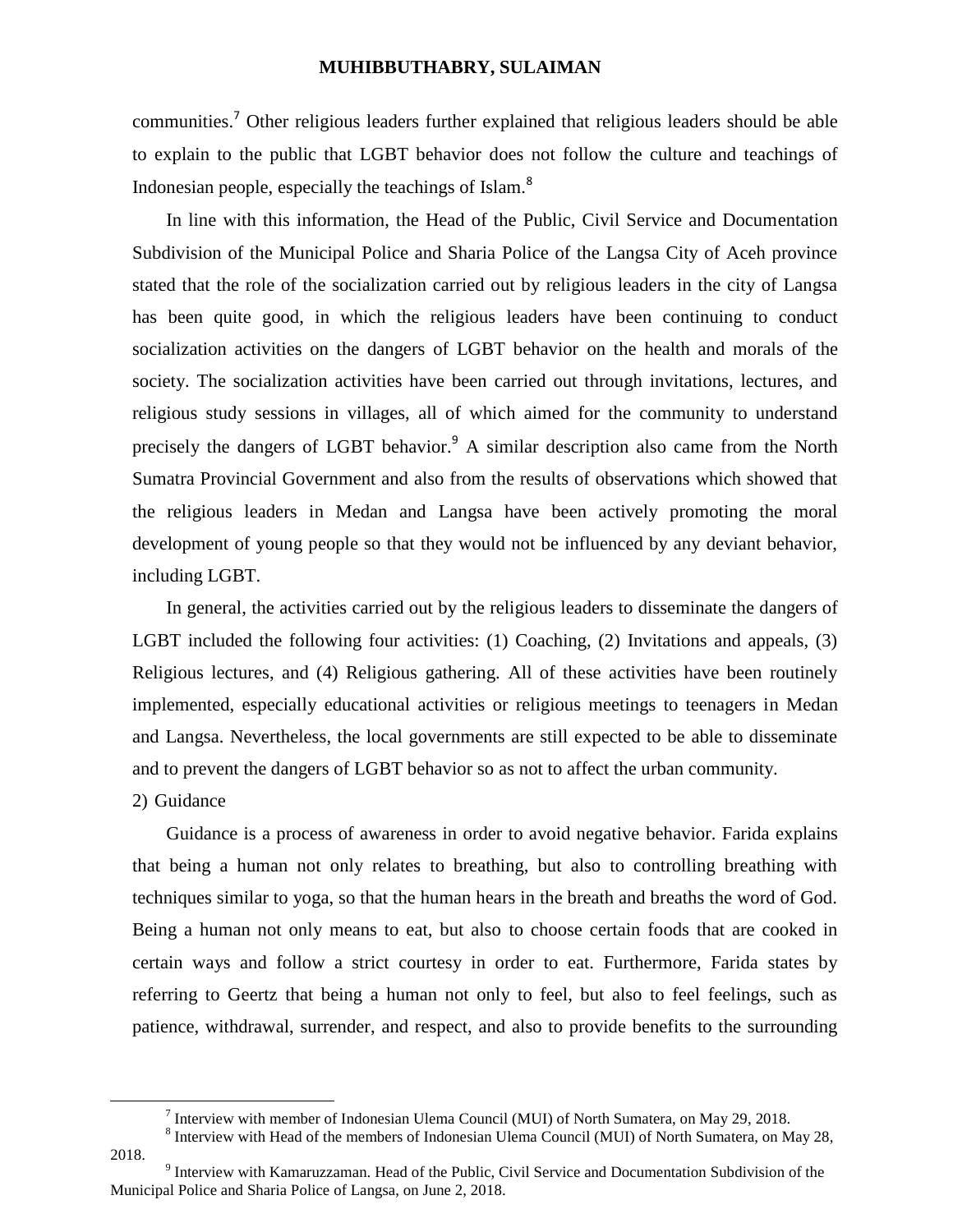environment.<sup>10</sup> In addition, Farida mentions that a human should not only be proud of his/her own abilities, but also be aware of how his/her roles function in the environment in order to actualize themselves to fulfill social demands and functions according to their age and sex and existing (social and religious) norms. $^{11}$ 

Referring to the above explanations, every individual is demanded to be able to function him/herself in social activities in the community as a form of participation in community activities. Many types of activities can be carried out in the community life based on their respective capacities, for example, religious leaders can play a role as religious guides for the community so as not to fall in sinful acts against God.

In a similar vein, Sulaiman states that religious leaders should be able to carry out the role of religious guidance in an optimal manner and revive religious institutions in the villages in the context of fostering generations to avoid behavior that is prohibited by religion.

The guidance role applied by the religious leaders needs to be optimized to the benefit of the urban community in order to avoid any engagement in LGBT behavior. The North Sumatra Provincial Government through the Secretary of the Social Affairs Office mentioned that the role of religious leaders as a guide of the religion of Islam towards the community has been very helpful in realizing the government's task in creating a clean and Islamic city, away from social ills and LGBT behavior.<sup>12</sup> This statement was also uttered by the Langsa city government that the religious leaders in Langsa have been active as guides to the city community through social activities, religious meetings, and education.<sup>13</sup>

More in-depth information was also obtained in this study through observations in order to find accurate information about the role of religious leaders in preventing LGBT behavior in the society. The observation results showed that the religious leaders in Medan and Langsa have been actively involved in providing guidance to the younger generation and to the general public, implemented through invitations, lectures, and religious meetings.<sup>14</sup>

Several efforts made to prevent LGBT behavior from influencing the people of Langsa and Medan are provided below:

<sup>&</sup>lt;sup>10</sup> Farida Farida, "BIMBINGAN KONSELING AGAMA DENGAN PENDEKATAN BUDAYA (MEMBENTUK RESILIENSI REMAJA)," *KONSELING RELIGI Jurnal Bimbingan Konseling Islam* 7, no. 1

<sup>&</sup>lt;sup>11</sup> Farida, 11.<br><sup>12</sup> Interview with Barita Setupu, Secretary of Social Affairs Office of North Sumatera, on May 29, 2018.<br><sup>13</sup> Interview with Kamaruzzaman. Head of the Public, Civil Service and Documentation Subdivision o

 $14$ Observation on the role of religious leaders in Langsa City of Aceh on prevention of LGBT behavior, on June 4, 2018.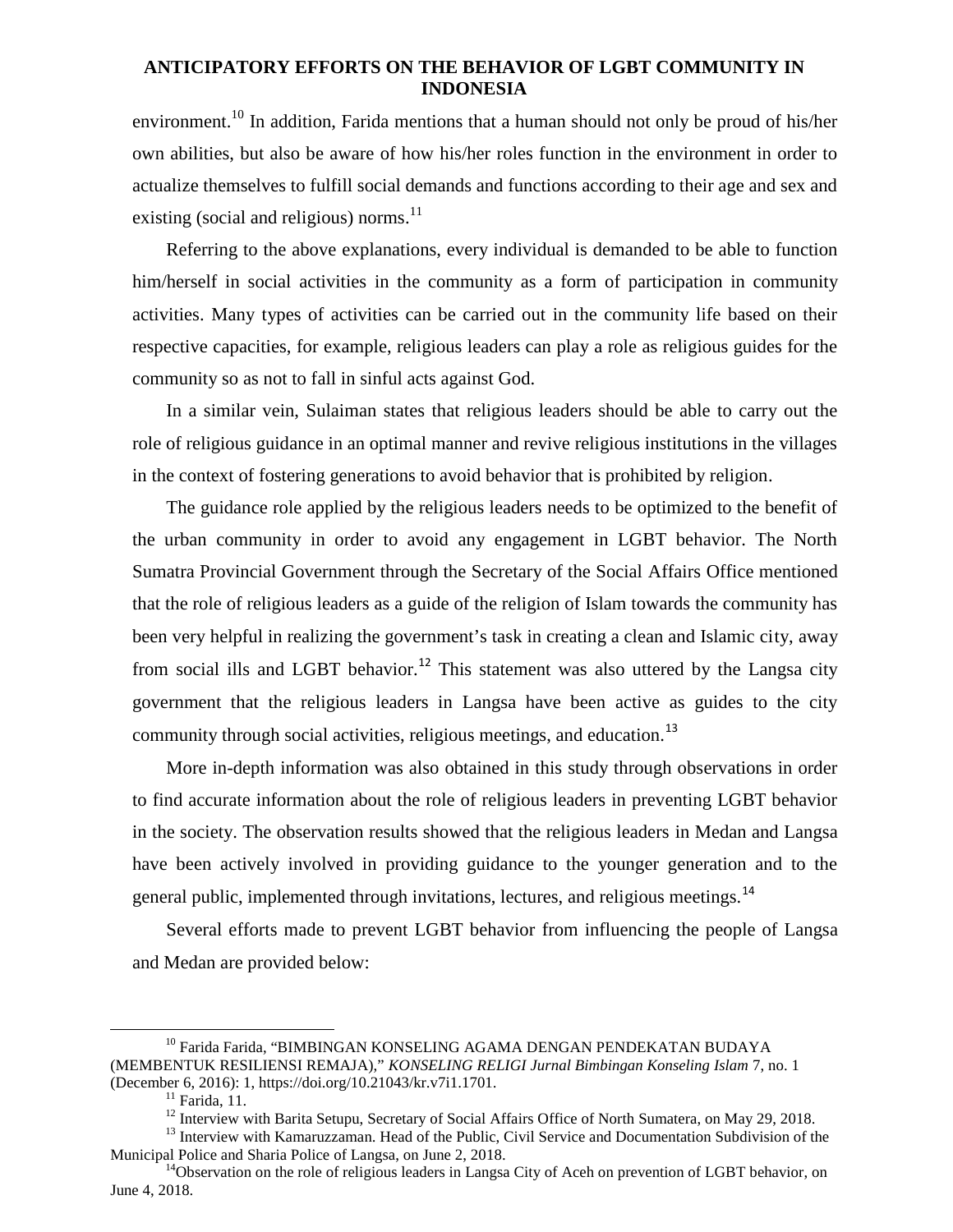- (1) Optimizing the role of religious leaders as a guide to the city community so that the community is not affected by LGBT behavior.
- (2) Guidance activities are carried out through religious meetings for children and adolescents.
- (3) Guidance activities through public lectures for all walks of life.
- (4) Regulations or policies of the regional and village governments.
- (5) Islamic Law (Qanun) (specifically in Aceh Province)

## 3) Educators

In addition to being a religious figure for the community, religious leaders also play a role as an educator, whose task is to provide Islamic education to the Islamic community in the city. Ahmad Tafsir in Mukroji mentions that educators in the perspective of Islamic education are people who are responsible for the development of all potential learners by enhancing the development of all potential learners, including affective, cognitive, and psychomotor potentials, in a balanced manner in accordance with the values of Islamic teachings.<sup>15</sup> In addition, according to Imam al-Ghazali in Abdur Rahman in Mukroji, the main task of educators is to perfect, cleanse, purify, and bring the human heart to be closer to God (*taqarrub ilallah)*.<sup>16</sup> Therefore, the role of religious leaders in the city as educators is expected to help the government in dealing with any deviant behavior prohibited in Islamic religion, such as LGBT.

The role of educators performed by the religious leaders aims to shape the community to have a strong religious experience, to behave in accordance with religious teachings, and to deter any behavior not in accordance with religious values, such as LGBT behavior and other immoral behavior in Indonesian urban society.

The North Sumatra Provincial Government through the Secretary of the Social Affairs Office described that religious leaders play a role as religious educators for the city community and their role has helped the government in educating urban communities with proper religious education.<sup>17</sup> Similarly, the Mayor of Langsa City through the Head of the General Subdivision, Staffing and Documentation of the Municipal Police and Sharia Police also stated that religious leaders in the community have many roles including being educators to the people of Langsa city. Moreover, the religious leaders have been actively involved in Islamic religious activities designated for the city community.<sup>18</sup>

<sup>15</sup> Mukroji, "Hakekat Pendidik Dalam Pandangan Islam. *Jurnal Kependidikan," 2, No. 2 (November*

<sup>&</sup>lt;sup>16</sup> Mukroji, 22.<br><sup>17</sup> Interview with Barita Setupu, Secretary of Social Affairs Office of North Sumatera, on May 29, 2018.<br><sup>18</sup> Interview with Kamaruzzaman. Head of the Public, Civil Service and Documentation Subdivision

Municipal Police and Sharia Police of Langsa, on June 2, 2018.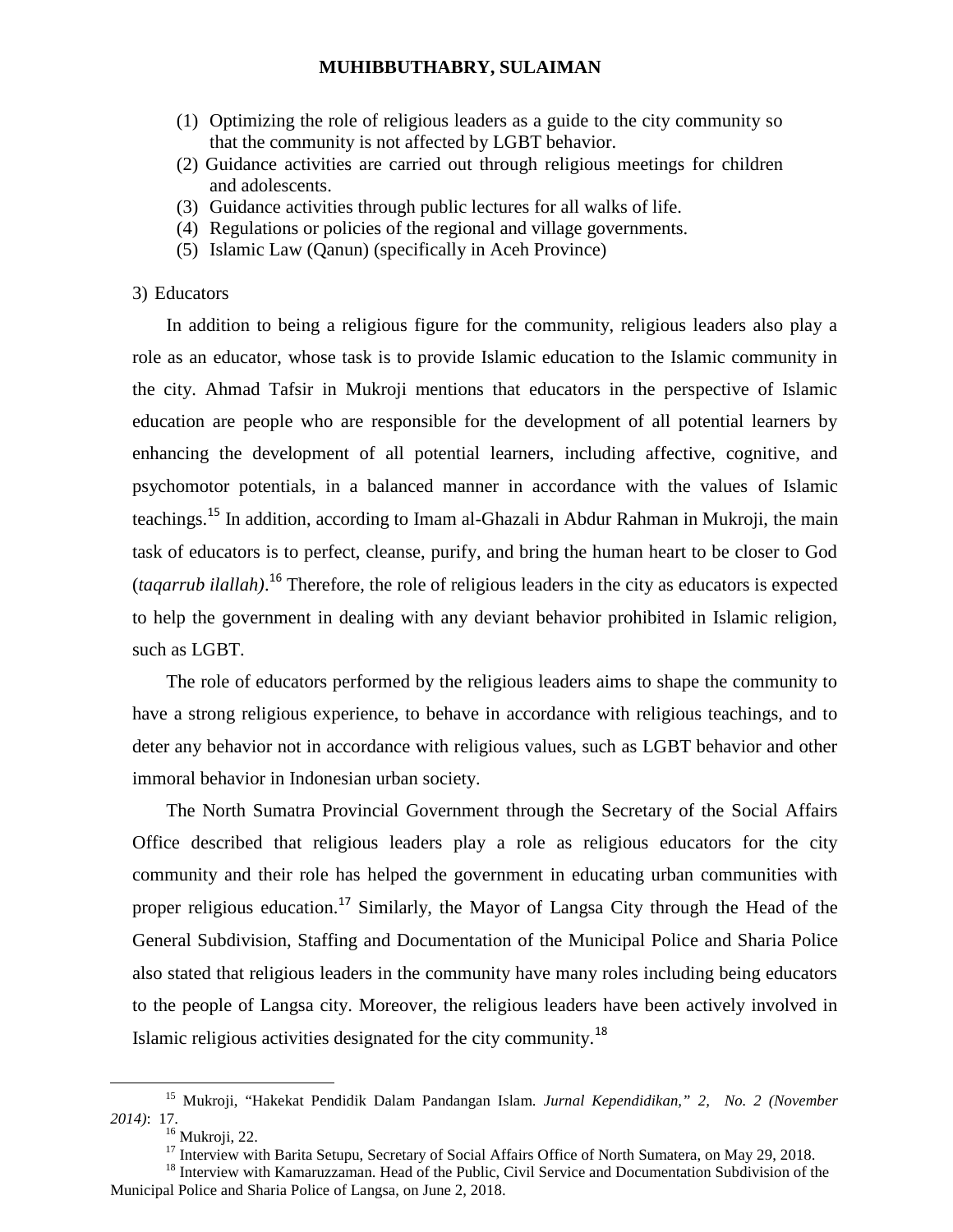Islamic religious education is an alternative approach to preventing LGBT behavior towards urban communities. Therefore, the governments of Medan and Langsa have involved the Islamic religious leaders in an effort to diminish the influence of LGBT behavior. The roles of religious leaders in preventing LGBT behaviors include: (1) Facilitating religious education activities, (2) Managers of religious education, and (3) Teachers of religious education.

The contribution of religious leaders in the field of religious education in both Medan and Langsa is also part of supporting the respective governments in the development of Indonesian human resources. In addition, it is also to develop sufficient understanding of the city community towards religion as a step to anticipate various deviant behaviors, including LGBT behaviors.

#### 4) Social role

Social dynamics which are especially related to the phenomenon of LGBT has been disturbing the comfort of people's lives in Indonesia. Public concern about LGBT behavior is very understandable, therefore it is necessary to anticipate this problem so that it does not develop further and does not influence other Indonesian people because LGBT behavior is not in line with the norms and culture of Indonesian life.

It is however necessary that the participation of all levels of society is included, such as the participation of religious leaders throughout the country. The religious leaders need to show their social role in fostering the community so as not to be involved and influenced by LGBT behavior currently emerging in Indonesia.

The social role of the religious leaders in Medan and Langsa can be seen in various social activities, as follows: (1) mutual cooperation activities, (2) social service activities, (3) charitable activities, and (4) Islamic religious education activities.

Social activities to the people of Medan and Langsa also function as a means to strengthen relationships *(silaturrahim)* and build togetherness in preventing all forms of problems, including social problems and negative behaviors such as LGBT behavior that can damage the morality and behavior of the city community.

#### 5) Role models

Community leaders have many roles in the society, including being role models. Likewise, religious leaders also become teachers and role models for the community. Sulaiman (2017: 323) describes their roles as "the role of character figure and at the same of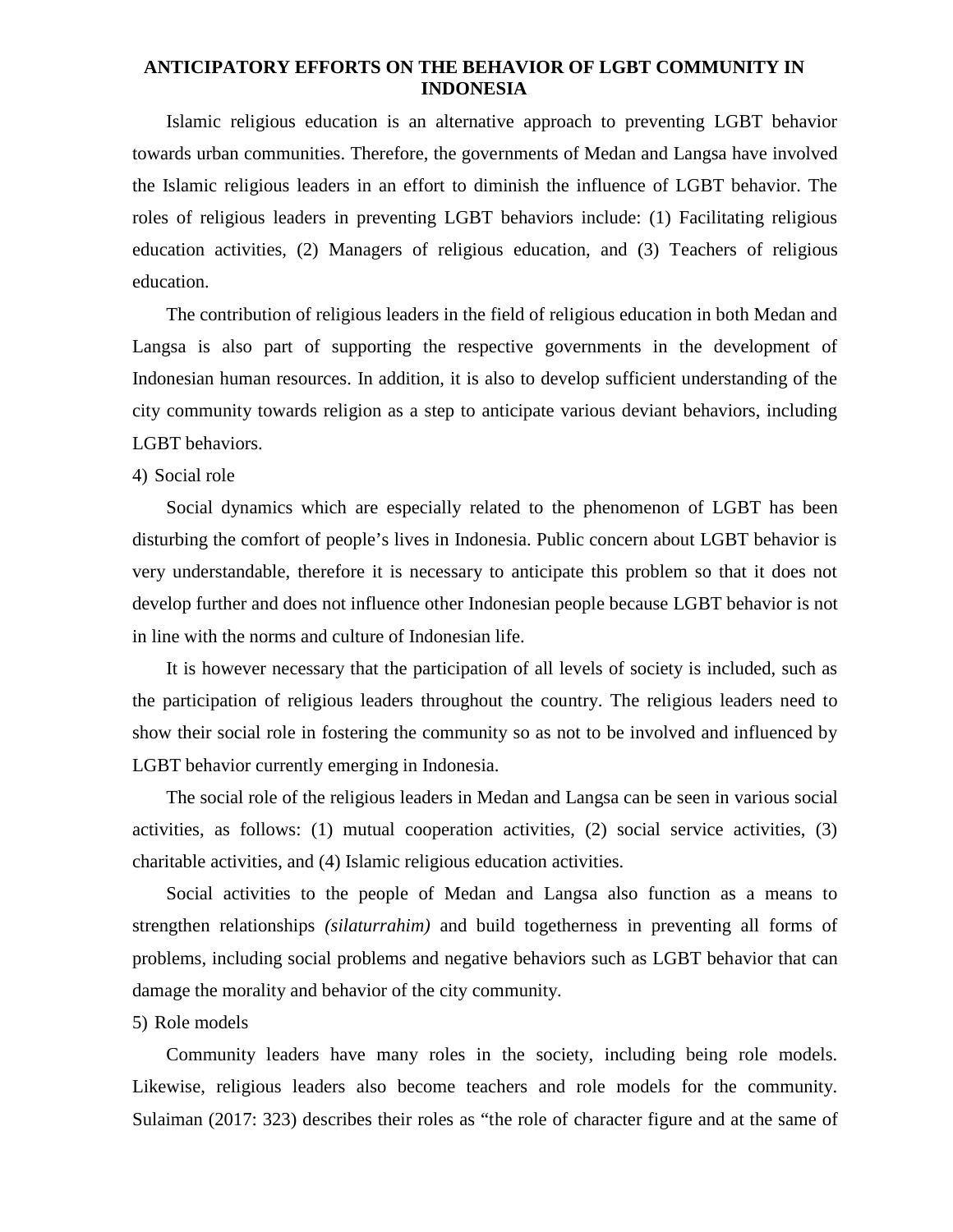his position of his position as a teacher*.*" *<sup>19</sup>* Similarly, Mulyasa states that a teacher is the main figure as well as the example for students.<sup>20</sup> Therefore, religious leaders are expected to be good role models for the community.

LGBT prevention efforts within the communities of Medan and Langsa have been conducted through the religious leaders' actions. The religious leaders are very appropriate to become a role model and moral figure in building the interaction with the city community. The *uswatun hasanah* (role model) approach is considered suitable to be used to improve and shape the morals of urban society. The examples of role modes displayed by the religious leaders are summarized as follows:

- (1) Religious leaders treat society well and in noble characters.
- (2) Interaction between religious leaders and the community is politely done.
- (3) Religious figures embrace all elements of society through *uswatun hasnah* approach*.*

The need to show exemplary attitudes in dealing with the influence of LGBT behavior is crucial for the city community, especially for adolescents who are prone to adverse influence. Moreover, by being good role models, the religious leaders can properly convey the Islamic rules and culture to the people of Medan and Langsa, and particularly in Langsa since the Aceh government is now implementing the Islamic law.

### **2. The Phenomenon of LGBT in Indonesia**

LGBT in Indonesia have begun to appear publicly and held various seminars. The coming out and organizing public meetings are part of the campaign activities carried out by LGBT organizations, one of which was a seminar conducted in Bali on June 13-14, 2013 attended by 36 LGBT organizations.<sup>21</sup>

In the city of Bandung, there are currently 6,000 LGBT people. Liwanti Subagio, et al., wrote that the Merdeka online news posted on Tuesday, April 5, 2016 the record from the National Unity, Protection and Empowerment Agency (BKPPM) of the City of Bandung, which stated that the Head of the Social Vulnerability Sub Division of BKPPM mentioned that there were at least around 6,000 Bandung city residents who are LGBT (lesbian, gay, bisexual, and transgender). $^{22}$ 

<sup>&</sup>lt;sup>19</sup> Sulaiman, "Character and Fun Lecturing." *Jurnal Ilmiah Peuradeun. 5, No. 3,( 2017):* 323.<br><sup>20</sup> E. Mulyasa. *Manajemen Pendidikan Karakter*, (Jakarta: Bumi Aksa, 2011), 63.

<sup>21</sup> "Report of Indonesia National LGBT Community – Being LGBT in Asia.*"* accessed May 15, 2018, https://www.usaid.gov/sites/default/files/documents/2496/Being\_LGBT\_in\_Asia\_Indonesia\_Country\_Report\_Bahas a language.pdf. (Online). Date May 15, 2018, p. 57.

<sup>&</sup>lt;sup>22</sup> Liwanti Subagio, et al.,, Perilaku Seksual Lesbian Terkait Personal Hygiene Di Kota Bandung, *Jurnal Kesehatan Masyarakat, 5, No. 3, (2017):* 589.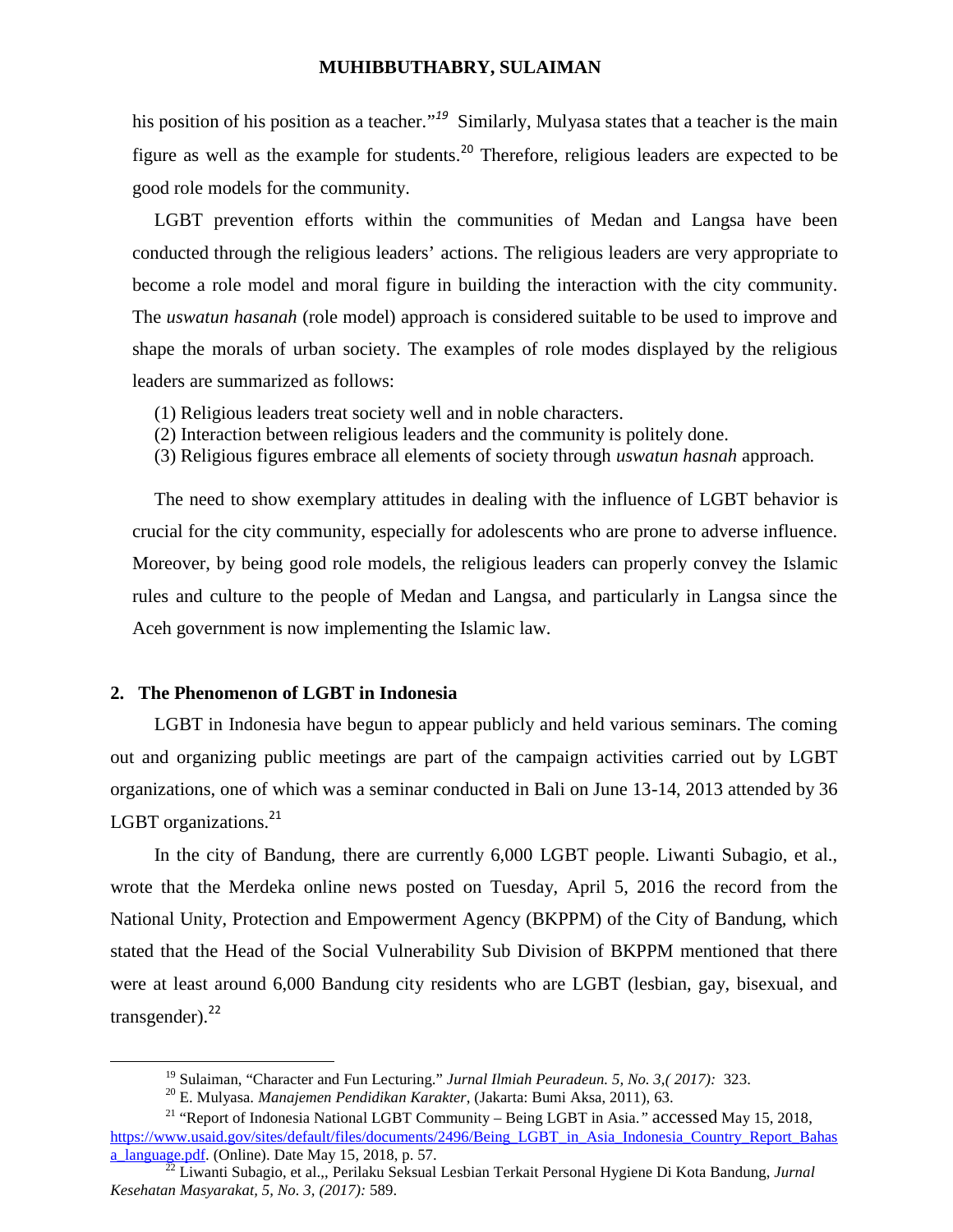The LGBT phenomenon is now reaching various cities in Indonesia, including to North Sumatra and Aceh Provinces, although the numbers are not yet known. Some online media sources wrote that the number of LGBT in Medan reached 1,680, most of whom were high school and bachelor graduates.<sup>23</sup> However, the number is very different from the results of interviews with reliable sources who mentioned that there are 600 LGBT people. Meanwhile, the number of LGBT people in the city of Banda Aceh in 2016 was 500 people, $^{24}$  although in the city of Langsa being studied, LGBT cases have not yet been found.

The current figures of LGBT from various sources are very likely to increase if no measures are taken to prevent it. Therefore, it is time for the government and the community to work together to hamper the influence of LGBT behavior on the society.

# **3. The Policy of the Governments of North Sumatra and Aceh Provinces on the Prevention against LBGT**

The issue of LGBT needs to be addressed wisely because it is related to the personalities of the people engaged in LGBT behavior. To cope with this problem, authoritarian attitudes should not be encouraged by any party. Instead, those committing in LGBT behavior have to be embraced with a humanitarian approach.

Liwanti Subagio, et al., in Wawan Setiawan, et al., assert that some people especially religious leaders, academicians, and experts argue that LGBT tends to bring upon a negative impact to people especially to the younger generation. However, others view that LGBT people are also entitled to the same treatment and rights as other citizens.<sup>25</sup> Overall, it can be said that most Indonesian people do not agree with the existence of LGBT; yet, preventive measures need to be done properly. Some efforts made to prevent the spread of LGBT behavior in Medan and Langsa are depicted in the following chart:

<sup>23</sup> https://www.kampusmedan.com/2016/02/19/lgbt-di-medan-1-680-kebanyakan-lulusan-sma-dan-sarjana/.

<sup>(</sup>Online). Date June 10, 2018.<br><sup>24</sup> http://aceh.tribunnews.com/2016/04/14/illiza-sebut-pelaku-lgbt-di-banda-aceh-capai-500-orang.<br>(Online). Date May 19, 2018.

<sup>&</sup>lt;sup>25</sup> Wawan Setiawan, et al., Peran Pancasila Pada Era Globalisasi" Kajian Terhadap Pancasila Dan Fenomena LGBT (Lesbian, Gay, Bisexual, Transgender) Di Indonesia. *Jurnal Dinamika Sosial Budaya, 19, No. 1, (2017):* 133.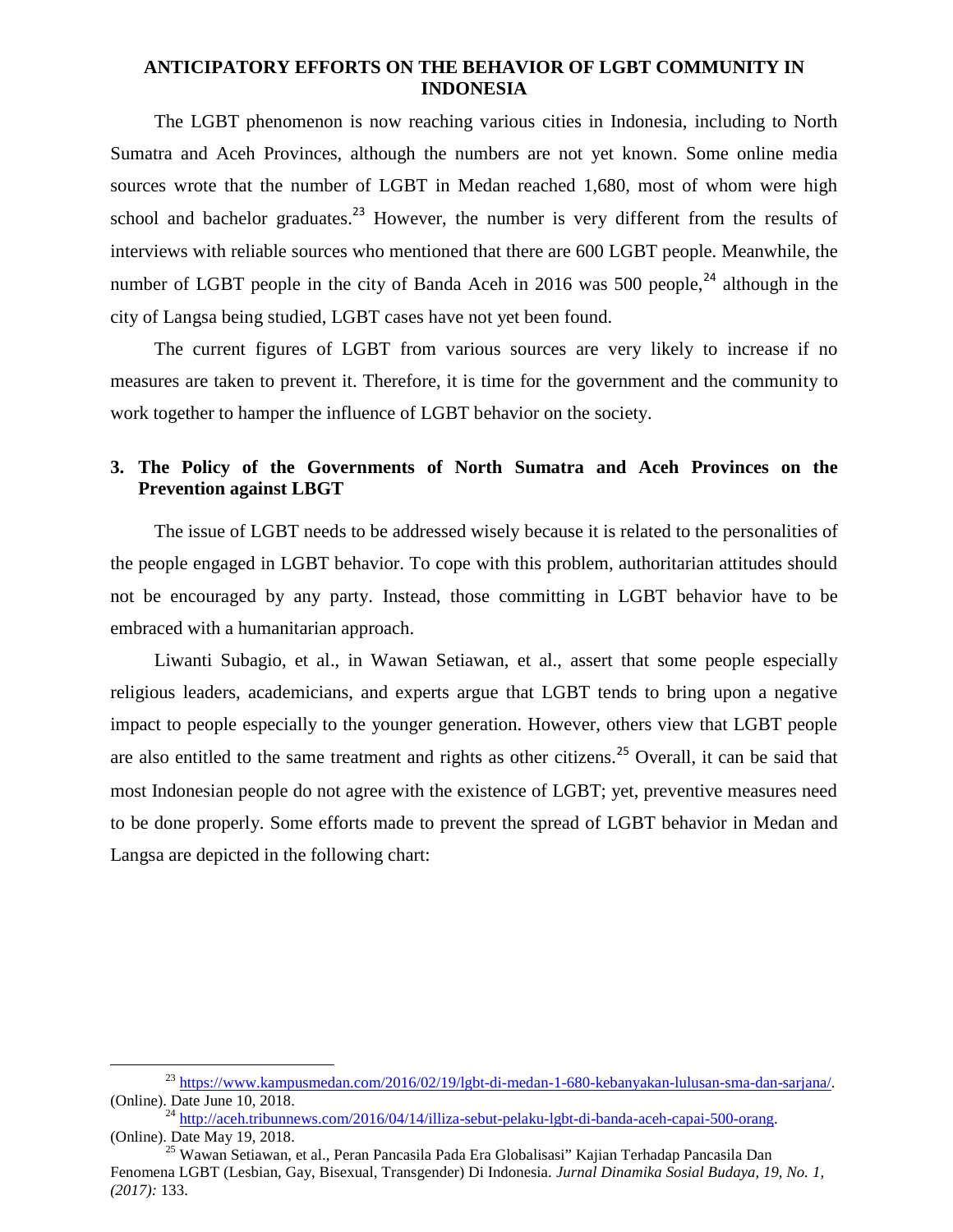

Although the LGBT people have been found in Medan, Langsa has no indication of being penetrated by LGBT behaviors as of the time of the study. Therefore, such preventive measures are suitable to be conducted in Langsa. However, the curative measures to deal with the LGBT behavior are necessary to be applied in Medan, including: (1) fostering noble characters, (2) applying a psychological approach, (3) applying a social approach, (4) building effective interaction relationships, (5) developing skills, and (6) rehabilitating (establishing) in LGBT centers.

## **E. CONCLUSION**

LGBT are a social phenomenon that are incompatible with the values of religions and culture of Indonesian society. In the last five years, the LGBT community in Indonesia has demonstrated its existence and organized an open dialogue in Bali in 2013 which was attended by 36 LGBT organizations. Major cities in Indonesia were targeted by the LGBT community in order to expand its network and to add more LGBT members, including the cities in North Sumatra and Aceh Provinces. To date, the LGBT community in Medan has reached 600 people while there has been no case found yet in Langsa.

The anticipatory efforts to prevent the influence of LGBT behavior on the citizens of Medan and Langsa were carried out by involving the religious leaders of both cities. Further, the government policies to anticipate the development of LGBT behaviors were conducted through preventive and curative approaches. The preventive approaches included the application of local government regulations (specifically the Qanun in Aceh), dissemination of the dangers of LGBT,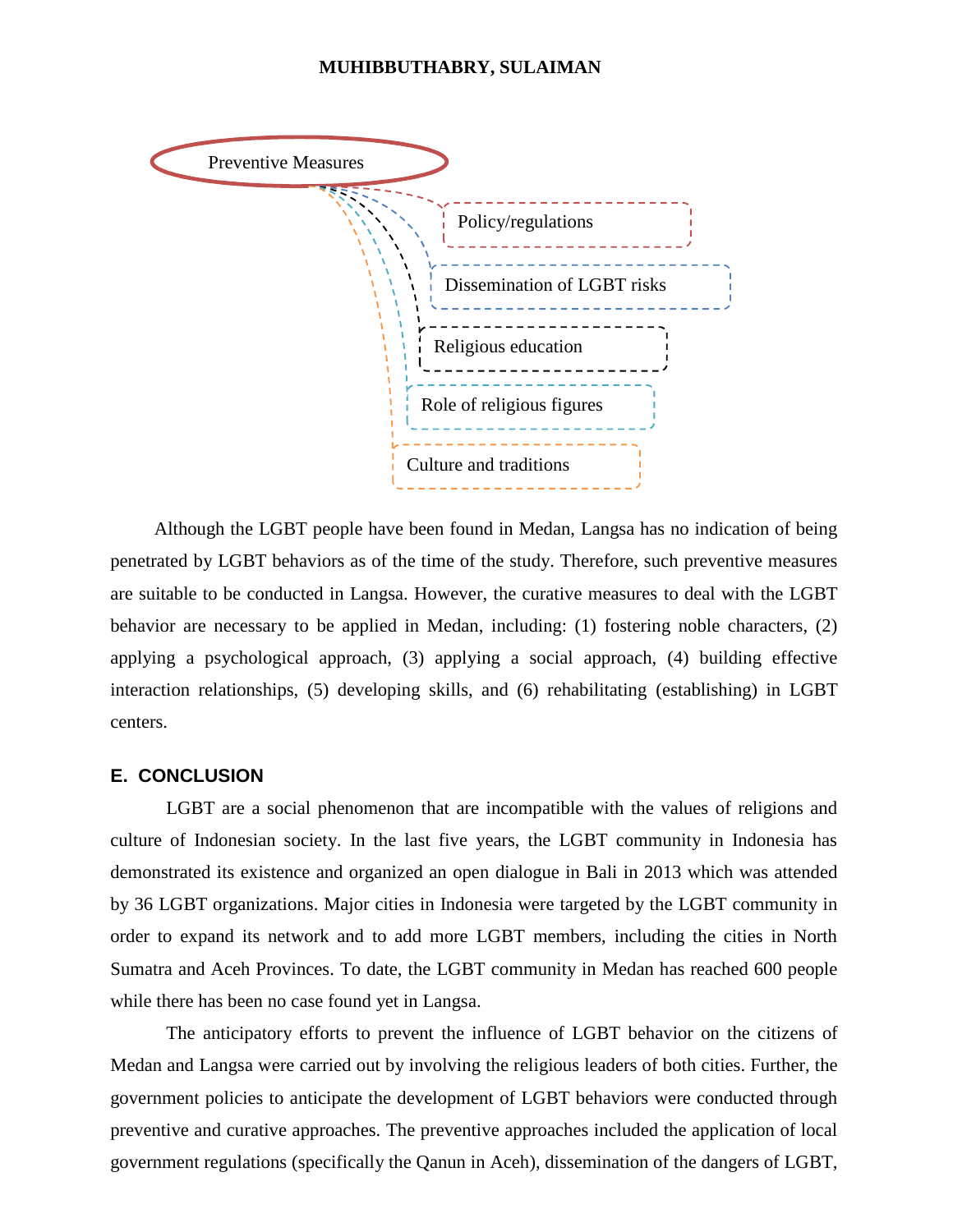Islamic religious education, the active role of religious leaders, and the integration of cultural and local customs. On the other hand, the curative approach dealt with healing people committing the LGBT behaviors. However, this approach has not done properly yet by the local governments because there are no laws currently governing LGBT.

## **BIBLIOGRAPHY**

- Agus Salim Nst. Homoseksual dalam Pandangan Hukum Islam. *Jurnal Ushuluddin,* 21, No. 1, (2014)
- Arikunto, Suharsimi, *Manajemen Penelitian*, 6th Ed. Jakarta: Rineka Cipta, 2003
- Azmi, Khilman Rofi. "Enam Kontinum Dalam Konseling Transgender Sebagai Alternatif Solusi Untuk Konseli LGBT." *Jurnal Psikologi Pendidikan & Konseling*, 1, No. 1, (2015)
- Basuki, et al., "Konstruksi Sosial Peran Pemuka Agama Dalam Menciptakan Kohesivitas Komunikasi Sosial Di Kota Mataram." *Jurnal Ilmu Komunikasi*, 6, No. 2, (2008)
- Farida, Farida. "BIMBINGAN KONSELING AGAMA DENGAN PENDEKATAN BUDAYA (MEMBENTUK RESILIENSI REMAJA)." *KONSELING RELIGI Jurnal Bimbingan Konseling Islam* 7, no. 1 (December 6, 2016): 1. https://doi.org/10.21043/kr.v7i1.1701.
- Fatwa of Indonesian Ulema Council on Lesbian, Gay, Sodomy, and Sexual Abuse, Number 57 of 2014, 4.
- http://aceh.tribunnews.com/2016/04/14/illiza-sebut-pelaku-lgbt-di-banda-aceh-capai-500-orang. (Online). Date May 19, 2018.
- http://e-journal.uajy.ac.id/4923/2/1HK09922.pdf. (Online). Date March 3, 2016, p. 3.
- https://www.kampusmedan.com/2016/02/19/lgbt-di-medan-1-680-kebanyakan-lulusan-sma-dan sarjana/. (Online). Date June 10, 2018.
- Interview with Kamaruzzaman. Head of the Public, Civil Service and Documentation Subdivision of the Municipal Police and Sharia Police of Langsa, on June 2, 2018.
- Interview with Barita Setupu, Secretary of Social Affairs Office of North Sumatera, on May 29, 2018.
- Interview with member of Indonesian Ulema Council (MUI) of North Sumatera, on May 29, 2018.
- Interview with Head of the members of Indonesian Ulema Council (MUI) of North Sumatera, on May 28, 2018.
- Moleong, Lexi J., *Metode Penelitian Kualitatif*. Bandung: Remaja Rosda Karya, 2000
- Mukroji. "Hakekat Pendidik Dalam Pandangan Islam." *Jurnal Kependidikan*, 2, No. 2, (2014)
- Mulyasa, E. *Manajemen Pendidikan Karakter*. 1st Ed. Jakarta: Bumi Aksa, 2011
- Mutahhari, Murtadha. *Manusia dan Agama*. 1st Ed. (Bandung: Mizan, 1984)
- Juditha, Christiany. "Realitas Lesbian, Gay, Biseksual, Dan Transgender (LGBT) Dalam Majalah." *Jurnal Komunikasi Universitas Tarumanagara*, 6, No. 3, (2014): 27.
- Observation on the role of religious leaders in Langsa City of Aceh on prevention of LGBT behavior, on June 4, 2018.
- Rangkuti, Ramlan Yusuf. "Homoseksual Dalam Perspektif Islam." *Jurnal Ilmu Syari'ah dan Hukum*, 46. No. 1, (2012)
- Report of Indonesia National LGBT Community Being LGBT in Asia. https://www.usaid.gov/sites/default/files/documents/2496/Being\_LGBT\_in\_Asia\_Indonesi a\_Country\_Report\_Bahasa\_language.pdf. (Online). Date May 15, 2018,
- Samosir, Rudi. "Pengaruh Sosialisasi Media Ruang KPU Kota Pematangsiantar terhadap Minat Kelompok Pemilu pada Pemilu Legislatif 2014." *Jurnal Pendidikan Ilmu-Ilmu Sosial*. t.h, p. 194.